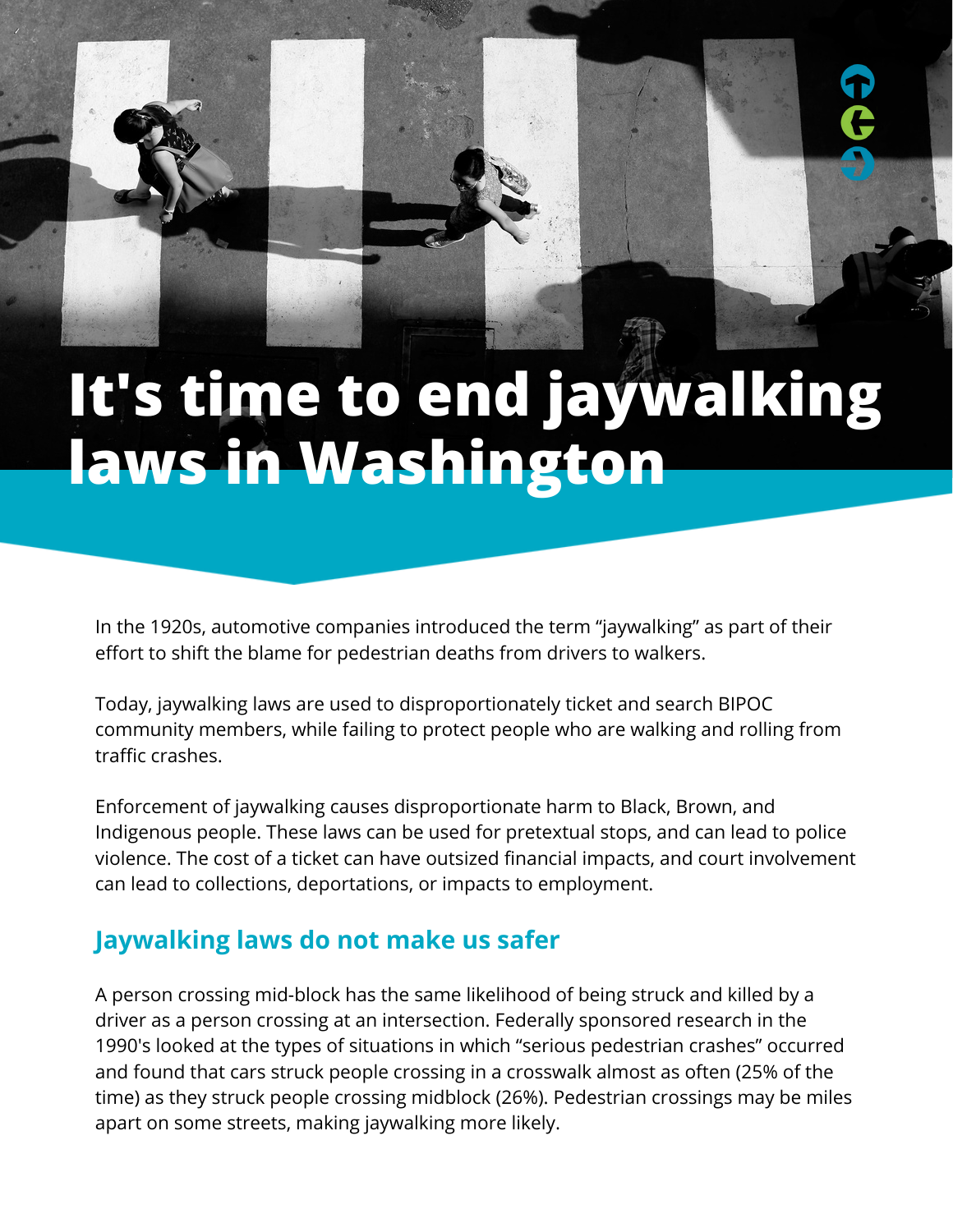Lowering vehicle speeds, as well as creating a network of safer crosswalks, lighting, and sidewalks are the best defense against pedestrian deaths. Washington State has already identified nearly \$10 billion in active transportation funding needed over the next 10 years to meet the needs of people walking and rolling.

Of the 1,710 jaywalking tickets issued by the Seattle Police Department from 2010 to 2016, 447 — more than one in four — went to a Black pedestrian. Black people represent just about 7 percent of the city's population.

We ask Washington State Legislators and local jurisdictions to **repeal laws which make it illegal to cross mid-block,** cross against a signal, or walk in the street.

We also ask legislators to **collect data at the state and local levels** on the number of citations and warnings, the types of citations, demographics including race and income of people stopped, and the context of the stop.

#### **Jaywalking repeals across the country**



**[Virginia](https://www.virginiamercury.com/2020/12/21/jaywalking-decriminalization-is-coming-to-virginia-100-years-after-the-auto-industry-helped-make-it-a-crime/)** and **[Nevada](https://thenevadaindependent.com/article/right-to-return-swamp-cedar-protections-and-jaywalking-decriminalization-among-more-than-200-laws-to-kick-in-today)** both decriminalized jaywalking in 2021, as did **[Kansas City, MO.](https://bikewalkkc.org/blog/2021/05/kcmo-takes-important-step-towards-decriminalizing-walking-and-biking/) [New York City](https://licpost.com/constantinides-to-introduce-bill-to-decriminalize-jaywalking-in-nyc)** proposed legislation in 2020. Both **[California](https://www.latimes.com/california/story/2021-10-08/new-california-law-will-limit-jaywalking-tickets)** and **[Texas](https://starlocalmedia.com/planocourier/texas-state-legislature-advances-pedestrian-bill-inspired-by-rodney-reese-arrest/article_76cc7fcc-a461-11eb-bd94-0b324c0cf959.html)** have attempted to advance legislation to overturn jaywalking laws.